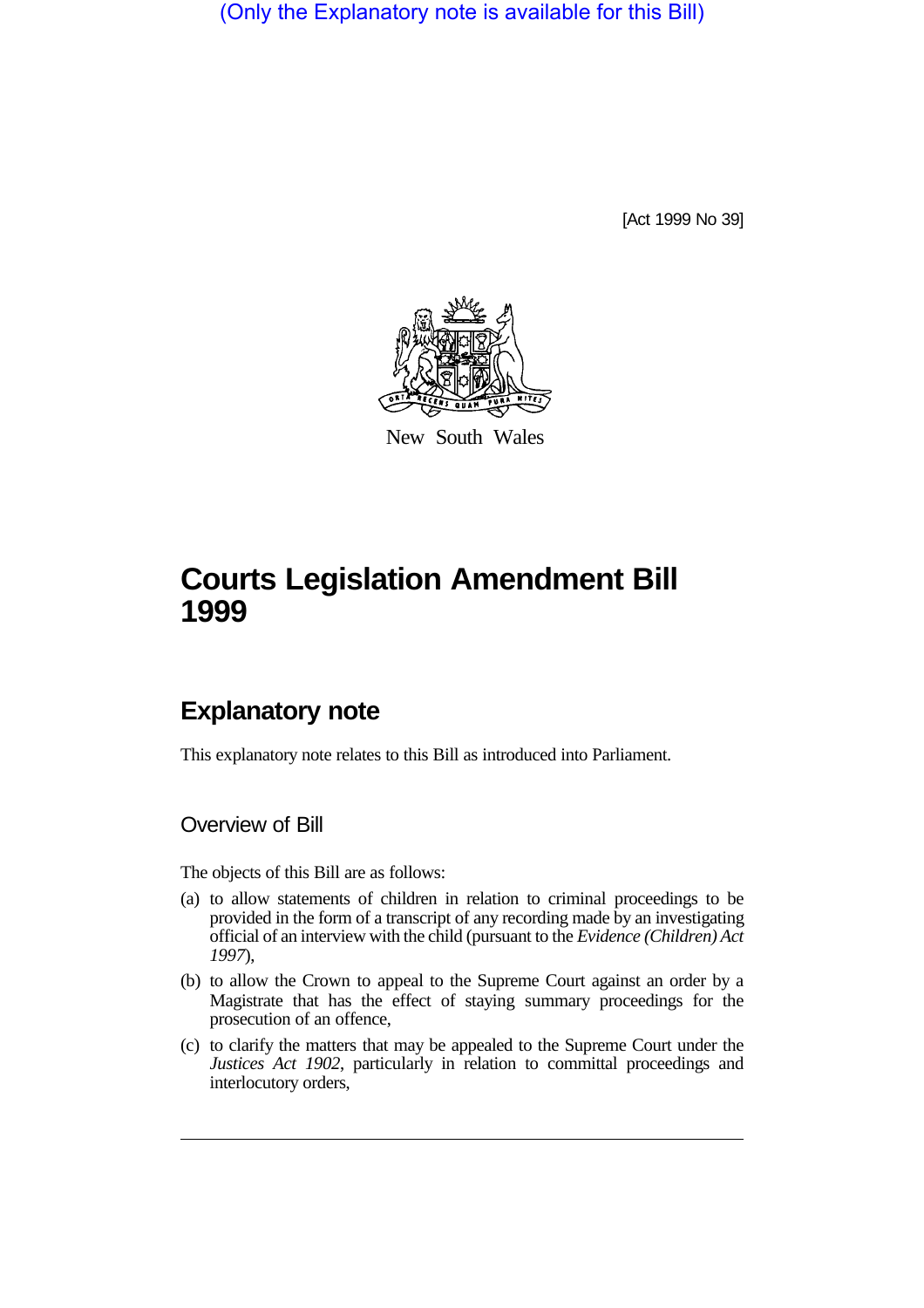Explanatory note

- (d) to give the Land and Environment Court, in relation to environmental offences, similar appellate jurisdiction to that of the Supreme Court under the *Justices Act 1902* and to require appeals in relation to environmental offences to generally be heard by the Land and Environment Court, rather than the Supreme Court,
- (e) to enable an appeal hearing commenced before 3 or more Judges of the Court of Appeal to be continued, with the consent of the parties, if one of the Judges dies, resigns or is unable to continue,
- (f) to enable certain appeals and references under the *Aboriginal Land Rights Act 1983* to be heard by the Land and Environment Court in its Class 3 jurisdiction, so that the Court may, in hearing the proceedings, be assisted by 2 Commissioners of the Court (with suitable qualifications),
- (g) to restrict the availability of remedies in the nature of certiorari in relation to proceedings in the District Court,
- (h) to provide for peremptory challenges to jurors in civil proceedings,
- (i) to increase the penalties for failure to attend for jury service,
- (j) to allow the sheriff to excuse potential jurors from jury service at any time,
- (k) to remove the requirement that every potential juror complete and return to the sheriff a questionnaire relating to proposed jury service,
- (l) to make a minor change to the rules relating to disqualification of persons for jury service,
- (m) to allow an appeal to the District Court against an apprehended violence order made with the consent of the defendant to be made only with the leave of the District Court,
- (n) to provide that appeals against sentence in the District Court are to be by way of rehearing (including by the admission of new evidence), rather than by rehearing on transcript evidence,
- (o) to require the registrars of the District Court and the Land and Environment Court to supply to the parties to an appeal transcripts of evidence given by witnesses in the original proceedings,
- (p) to prevent a person who is the subject of a conviction, order or sentence made by a Magistrate from seeking review by both a Local Court and the Industrial Relations Commission in Court Session,
- (q) to clarify the powers of appellate courts to stay a sentence, order or conviction on appeal,
- (r) to increase the general limit on the civil jurisdiction of the Small Claims Division of a Local Court,

Explanatory note page 2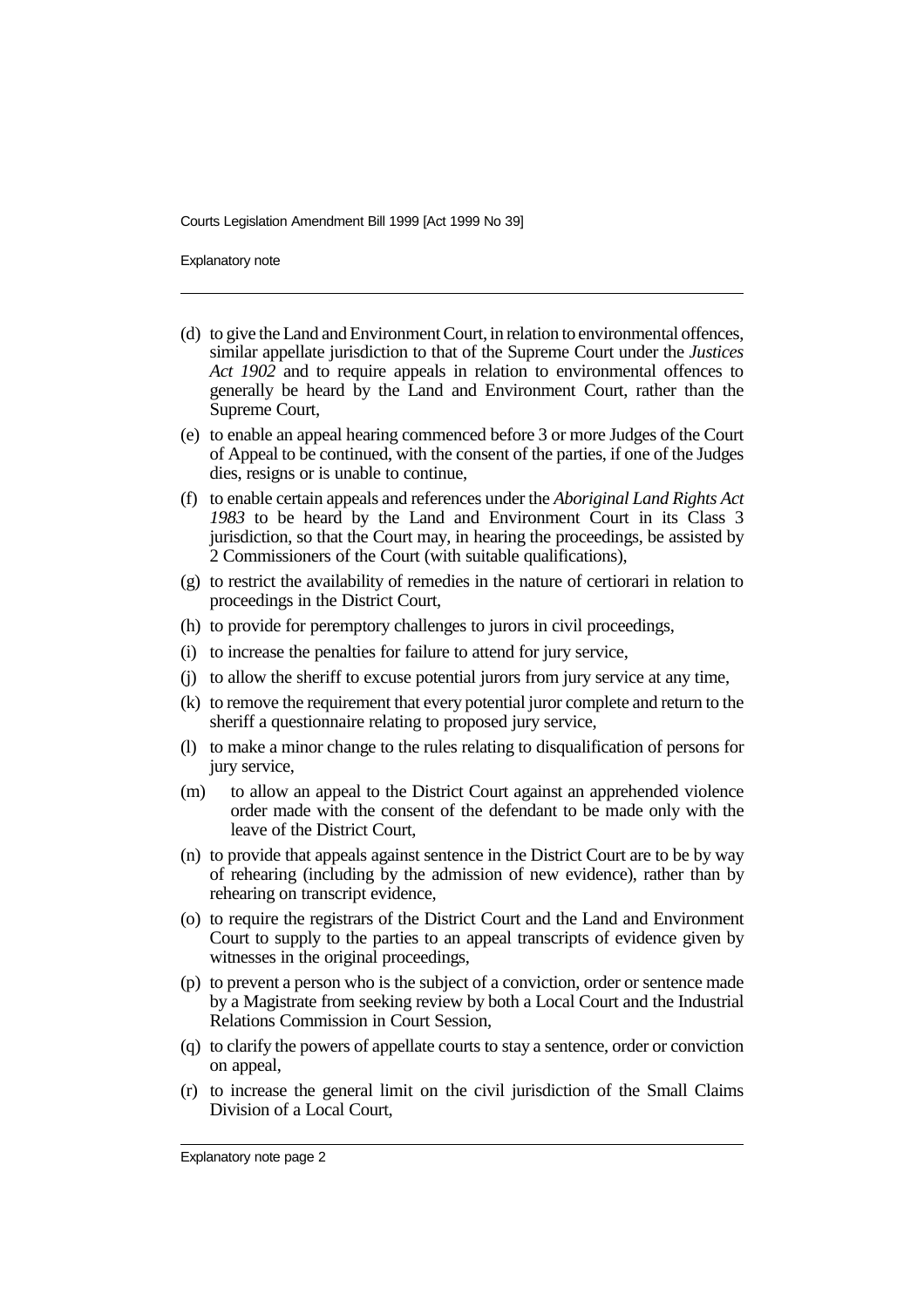Explanatory note

- (s) to extend the initial review period for awards under the *Industrial Relations Act 1996*,
- (t) to remove the requirement that video link facilities in the Supreme Court be "of television standard",
- (u) to make other minor amendments.

### Outline of provisions

**Clause 1** sets out the name (also called the short title) of the proposed Act.

**Clause 2** provides for the commencement of the proposed Act on a day or days to be appointed by proclamation.

**Clause 3** is a formal provision giving effect to the amendments to the *Criminal Appeal Act 1912*, the *Industrial Relations Act 1996*, the *Jury Act 1977*, the *Justices Act 1902*, the *Land and Environment Court Act 1979*, the *Local Courts (Civil Claims) Act 1970*, the *Supreme Court Act 1970* and the *Wills, Probate and Administration Act 1898* set out in Schedules 1–8.

### **Schedule 1 Amendments to Criminal Appeal Act 1912**

Section 5F of the *Criminal Appeal Act 1912* allows appeals to be made to the Court of Criminal Appeal against certain interlocutory judgments and orders, including orders made in committal proceedings. The amendment provides that such an appeal cannot be made if the person has already instituted an appeal to the Supreme Court under Part 5 of the *Justices Act 1902*. The amendment relates to the amendments to be made to Part 5 of the *Justices Act 1902* by Schedule 4 (those amendments make it clear that orders made by Magistrates in relation to committal proceedings can be appealed to the Supreme Court on a question of law).

### **Schedule 2 Amendments to Industrial Relations Act 1996**

At present, the Industrial Relations Commission is required to review each award at least once every 3 years (the deadline for the first review period being 2 September 1999). The amendment extends the first review period for 2 years, while retaining the requirement for subsequent reviews at least once every 3 years.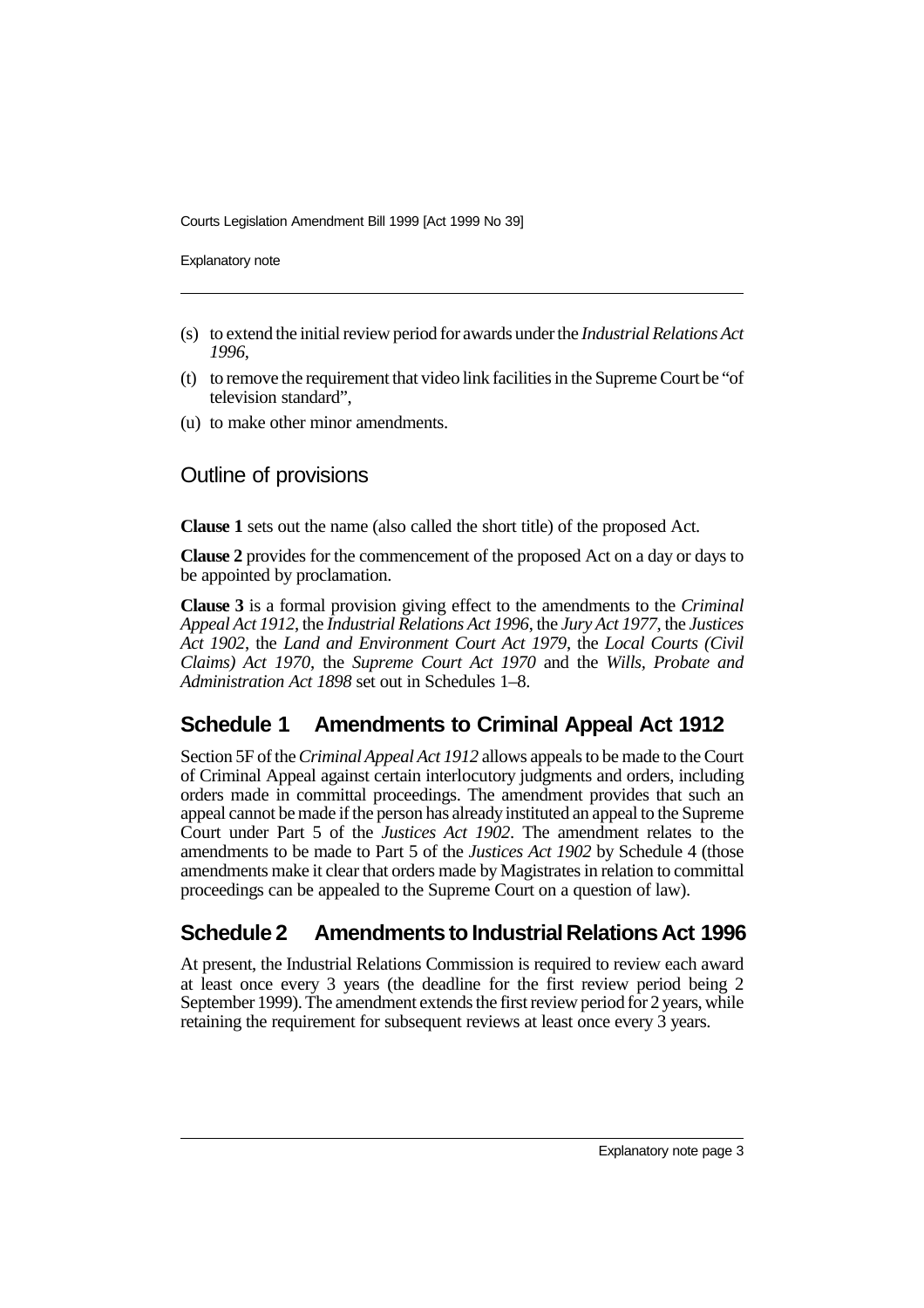Explanatory note

### **Schedule 3 Amendments to Jury Act 1977**

#### **Questionnaire relating to jury service**

At present, the sheriff sends to each person who is proposed to be included on the jury roll a notice advising the person of that proposal and requiring the person to return a completed questionnaire to the sheriff. This requirement is removed. The questionnaire will be required to be returned only if the person is disqualified or ineligible for jury service, or claims an exemption, or if the person's particulars have changed or if the person is otherwise required by the sheriff to return the questionnaire. (Schedule 3 [1] and [7])

The amendments also increase the maximum penalty payable on penalty notice for failure to respond to the questionnaire from  $2.5$  penalty units (\$275) to 5 penalty units (\$550). (Schedule 3 [13])

#### **Power of sheriff to excuse persons from attending for jury service**

The amendments allow the sheriff to excuse a person whose name appears on a jury roll from attending for jury service during the period, or any part of the period, in which the person may be required by summons to attend for jury service. At present a person may be excused from jury service only after the person has actually been summoned to attend for jury service. (Schedule 3 [2])

#### **Peremptory challenges to jurors in civil proceedings**

The amendments provide that both parties in any civil proceedings have a right of peremptory challenge of a juror. The number of peremptory challenges available to each party equals half the number of jurors required to constitute the jury. (See Schedule 3 [3] and consequential amendments in Schedule 3 [4], [5] and [6].)

#### **Failure to attend for jury service**

The penalties for a failure to attend for jury service are increased. At present, if a person fails to attend for jury service the sheriff is to serve on the person a notice requiring the person to pay a penalty not exceeding 2 penalty units (\$220) or to show cause why a penalty should not be imposed. If the person fails to pay the penalty or show cause, a penalty notice may be served on the person requiring the person, if he or she does not wish the matter to be dealt with by a court, to pay a prescribed penalty not exceeding 2.5 penalty units (\$275). If the matter is dealt with by a court, the court may impose a penalty not exceeding 5 penalty units (\$550) for the failure to attend for jury service. These amounts are increased to 10 penalty units (\$1100), 15 penalty units (\$1650) and 20 penalty units (\$2200) respectively,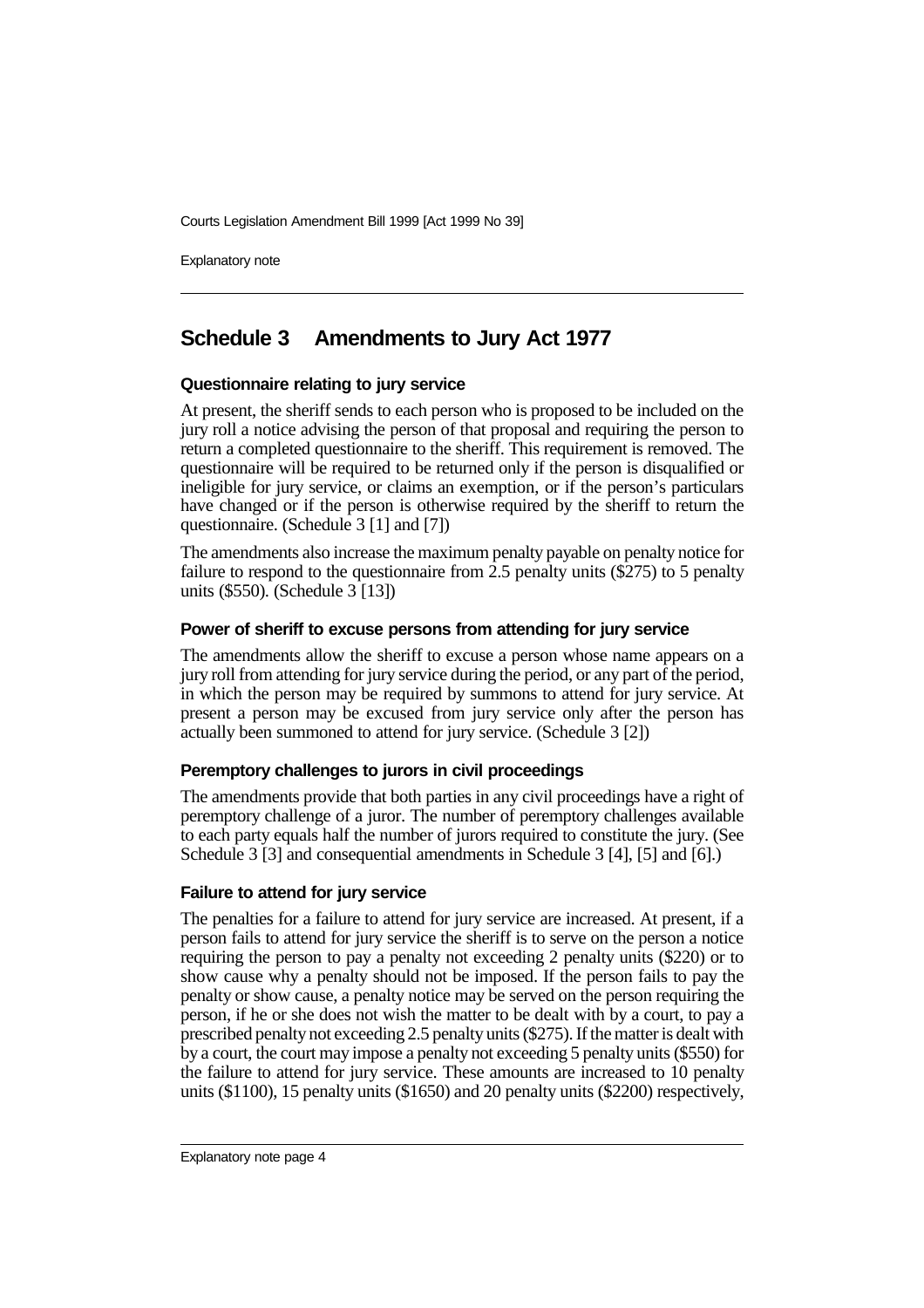Explanatory note

and the requirement that the appropriate penalties be prescribed by regulation is removed. (Schedule 3 [8], [10], [11], [12], [13], [14] and [15])

The amendments also provide that it is a defence to a prosecution for an offence of failure to attend for jury service (if the matter is dealt with by a court) if the person prosecuted proves that he or she had a reasonable excuse for that failure. (Schedule 3 [9])

#### **Persons who are disqualified as jurors because of juvenile offences**

At present, a person who at any time within the last 5 years has been found guilty of an offence and detained in a detention centre or other institution for juvenile offenders (not being detention merely for failure to pay a fine) is disqualified from being a juror. The relevant crime-free period for juvenile offences is reduced from 5 years to 3 years. (Schedule 3 [16])

#### **Savings and transitional provisions**

Amendments for savings and transitional purposes are also made. (Schedule 3 [17] and [18])

### **Schedule 4 Amendments to Justices Act 1902**

#### **Recording of interviews with children**

The *Evidence (Children) Act 1997* allows children to give evidence of a previous representation wholly or partly in the form of a recording made by an investigating official of an interview with the child where the child was questioned regarding the alleged commission of an alleged offence.

Subdivision 7A of Division 1 of Part 4 of the *Justices Act 1902* provides for "paper" committal proceedings. The prosecution must give its evidence by tendering written statements of witnesses as to the evidence that they would be prepared to give in court. Such statements are admissible in the same way as oral evidence. Those provisions are amended to provide that a transcript of any recording of an interview with a child will satisfy the requirements of a written statement. Such a transcript, when certified by the investigating official concerned, will serve as a written statement by the child concerned. It is also made clear that the prosecution is not required to provide the defendant with a copy of the recording, but the defendant must be given a reasonable opportunity to listen to it or view it before the committal proceedings. (Schedule 4 [1] and [2])

Subdivision 6A of Division 2 of Part 4 of the *Justices Act 1902* requires a prosecuting authority to serve a brief of evidence on a defendant who pleads not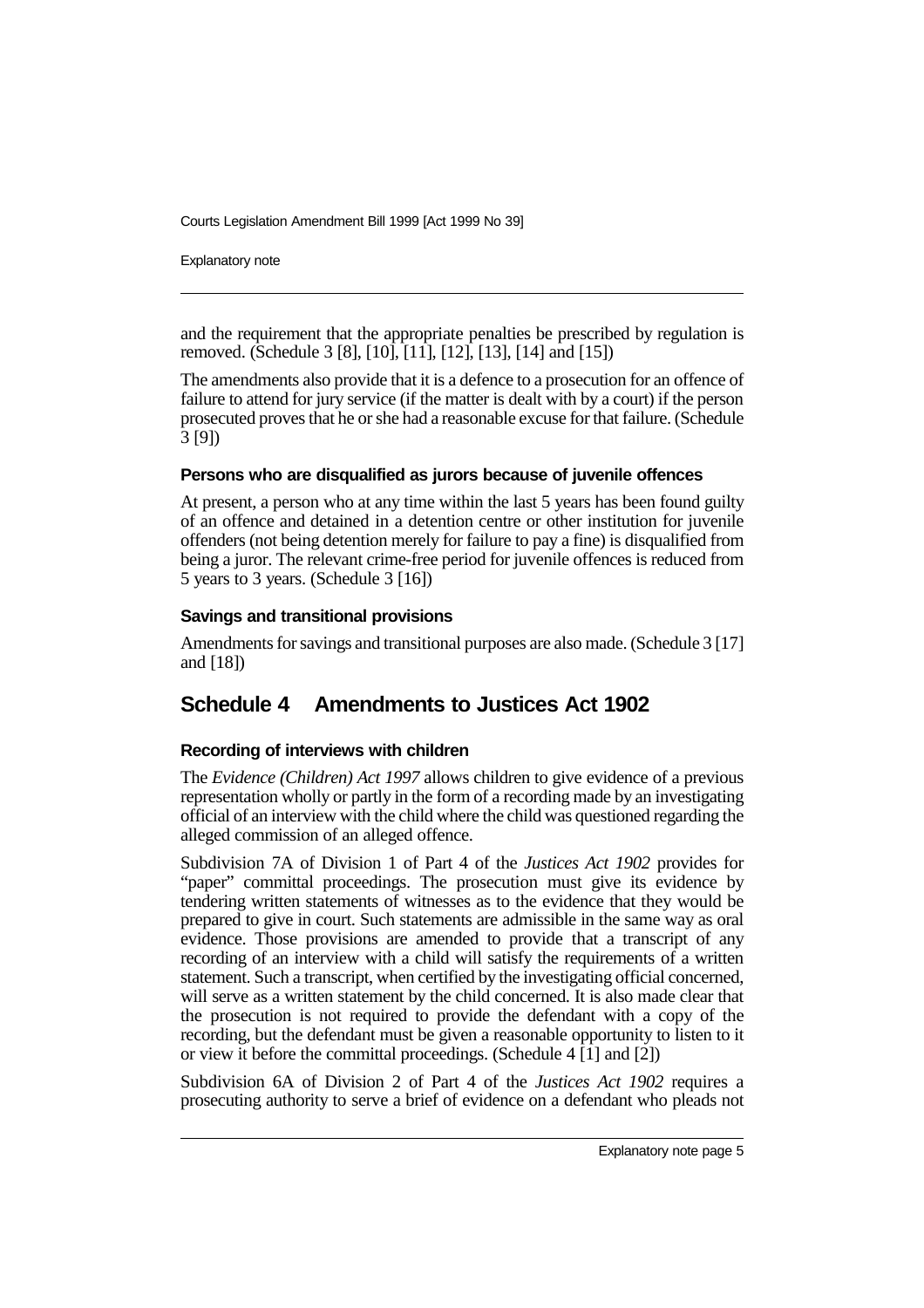Explanatory note

guilty to an offence. The brief of evidence consists of the documents regarding the evidence that the prosecution intends to adduce in order to prove the commission of the offence. The amendments to those provisions allow the prosecution to provide, as part of the brief of evidence, a transcript of a recording made by an investigating official of an interview with a child, during which the child was questioned about the alleged offence. The prosecution will not be required to also include in the brief of evidence a written statement from the child. In addition, it is made clear that the prosecution is not required to give the defence a copy of the actual recording made of the child. The amendments will not affect the requirements of the *Evidence (Children) Act 1997* that the defence be given a reasonable opportunity to listen to or view the recording prior to the admission of the recording into evidence. (Schedule 4 [3])

#### **Review of decisions by Local Courts**

Part 4A of the *Justices Act 1902* allows a person to apply to a Local Court for a review of a conviction or order made by a Magistrate in respect of the person, or a sentence imposed on the person by a Magistrate, in certain circumstances. Those provisions are amended so that an application for review cannot be made if the decision has been appealed to the Industrial Relations Commission in Court Session under the *Industrial Relations Act 1996*. For instance, a conviction for an offence against that Act can be appealed to the Commission under that Act. (Schedule 4 [4])

#### **Appeals to Supreme Court**

The amendments clarify the power of the Supreme Court to hear appeals in respect of committal proceedings and interlocutory orders made in summary proceedings. At present, the *Justices Act 1902* provides that such appeals may be made, but only with leave of the Court. The amendments provide that such appeals may be made by a defendant or an informant and provide that they may be made on a ground that involves a question of law alone. (See Schedule 4 [9] and consequential amendments in Schedule 4 [6], [7], [11] and [15].) A person will not be able to appeal to the Supreme Court if the person has instituted an appeal to the Court of Criminal Appeal under section 5F of the *Criminal Appeal Act 1912*. (See Schedule 4 [14] and Schedule 1.)

The amendments also make it clear that appeals under the *Local Courts (Civil Claims) Act 1970* can be made to the Supreme Court, as provided for by section 69 of that Act. (Schedule 4 [9])

In addition, the Supreme Court is given power to hear appeals by an informant in any summary proceedings against an order made by a Magistrate that has the effect of staying the prosecution of an offence. (Schedule 4 [8])

Explanatory note page 6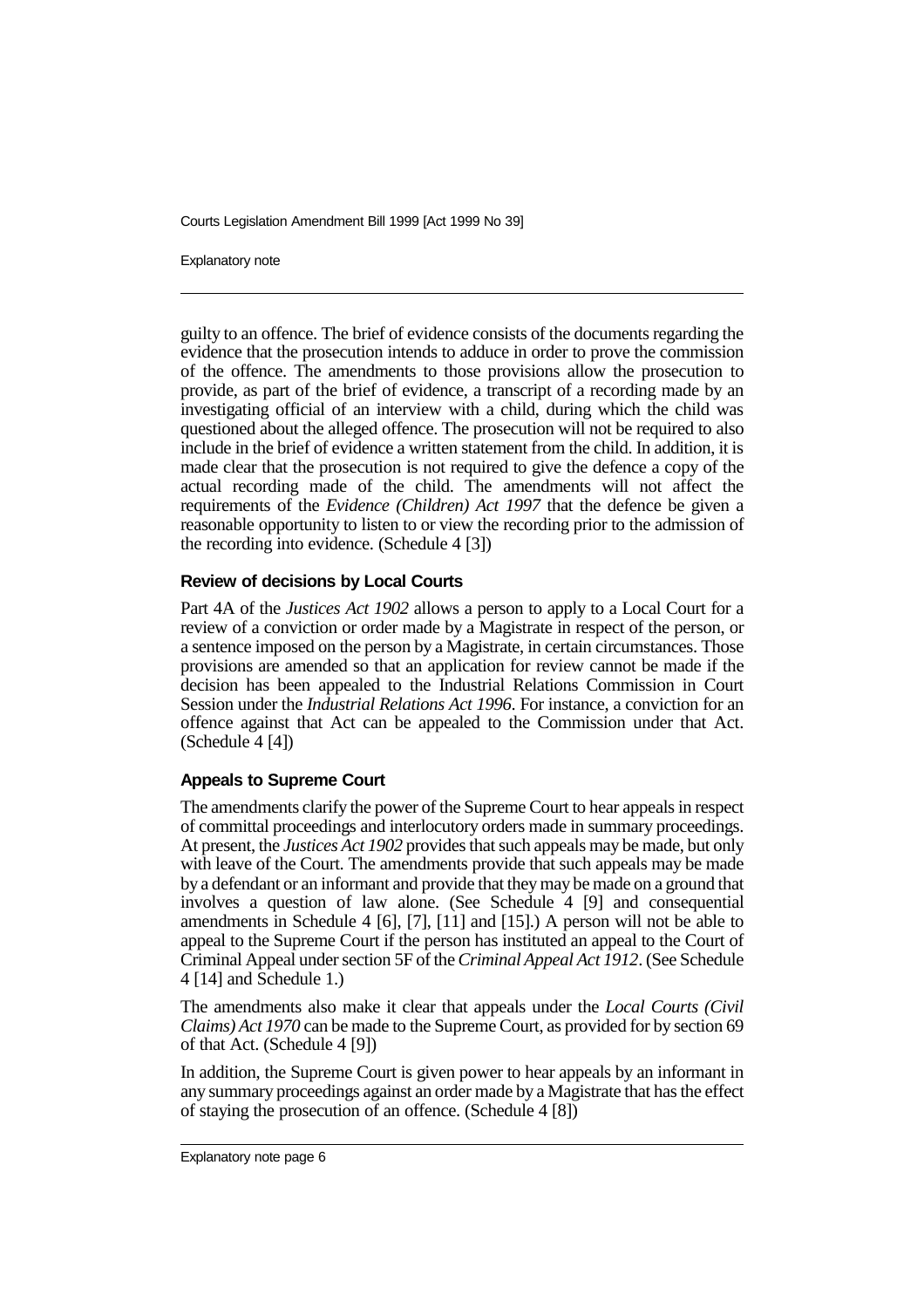Explanatory note

#### **Appeals to Land and Environment Court**

At present the Supreme Court has power to hear certain appeals against decisions made by Magistrates in summary proceedings. These appeals, sometimes called "case stated" appeals, may generally be made only on a question of law. They include some types of appeals that cannot be made to either the District Court or the Land and Environment Court under the *Justices Act 1902*, such as appeals against orders made in committal proceedings and interlocutory orders made by Magistrates.

The amendments confer on the Land and Environment Court the same jurisdiction as the Supreme Court has under the *Justices Act 1902* to hear and dispose of appeals relating to environmental offences. As a result of the amendments it will be possible for a person to appeal to the Land and Environment Court against any conviction, order or sentence of a Magistrate that can currently be appealed to the Supreme Court, such as orders in relation to committal proceedings and interlocutory orders. (See Schedule 4 [29] and consequential amendments in Schedule 4 [23], [24] and [27].)

In addition, the amendments will prevent appeals in relation to environmental offences from being heard by the Supreme Court, except with the leave of the Supreme Court. The Supreme Court is to give leave to appeal only if it is of the view that the appeal is likely to require the resolution of a matter relating to constitutional law or a matter of general application. Otherwise, the appeal is to be heard and disposed of by the Land and Environment Court. (See Schedule 4 [10] and consequential amendments in Schedule 4 [5], [13] and [30].)

The *Land and Environment Court Act 1979* is also amended, so as to create a new class of jurisdiction of the Court for the hearing of the types of appeals currently disposed of by the Supreme Court and to give the Judges of the Court a power to make rules concerning those appeals. (See Schedule 5 [5] and [9] and consequential amendments in Schedule 5 [1], [4], [6], [7] and [8].)

#### **Stay of execution of conviction, order or sentence pending appeal**

The *Justices Act 1902* (sections 107, 127 and 133AH) provides that the execution of a sentence imposed as a consequence of a conviction, or of any other order, is stayed when a notice of appeal is given. In the case of an appellant who is in custody, the stay does not take effect unless and until the appellant enters into a bail undertaking in accordance with the *Bail Act 1978*, or bail is dispensed with. The amendments to those sections make it clear that this also applies to an appellant who is the subject of an order for periodic detention or a home detention order ie the stay does not have effect in respect of such an appellant unless and until a bail undertaking is given or bail is dispensed with. (Schedule 4 [12], [17] and [25])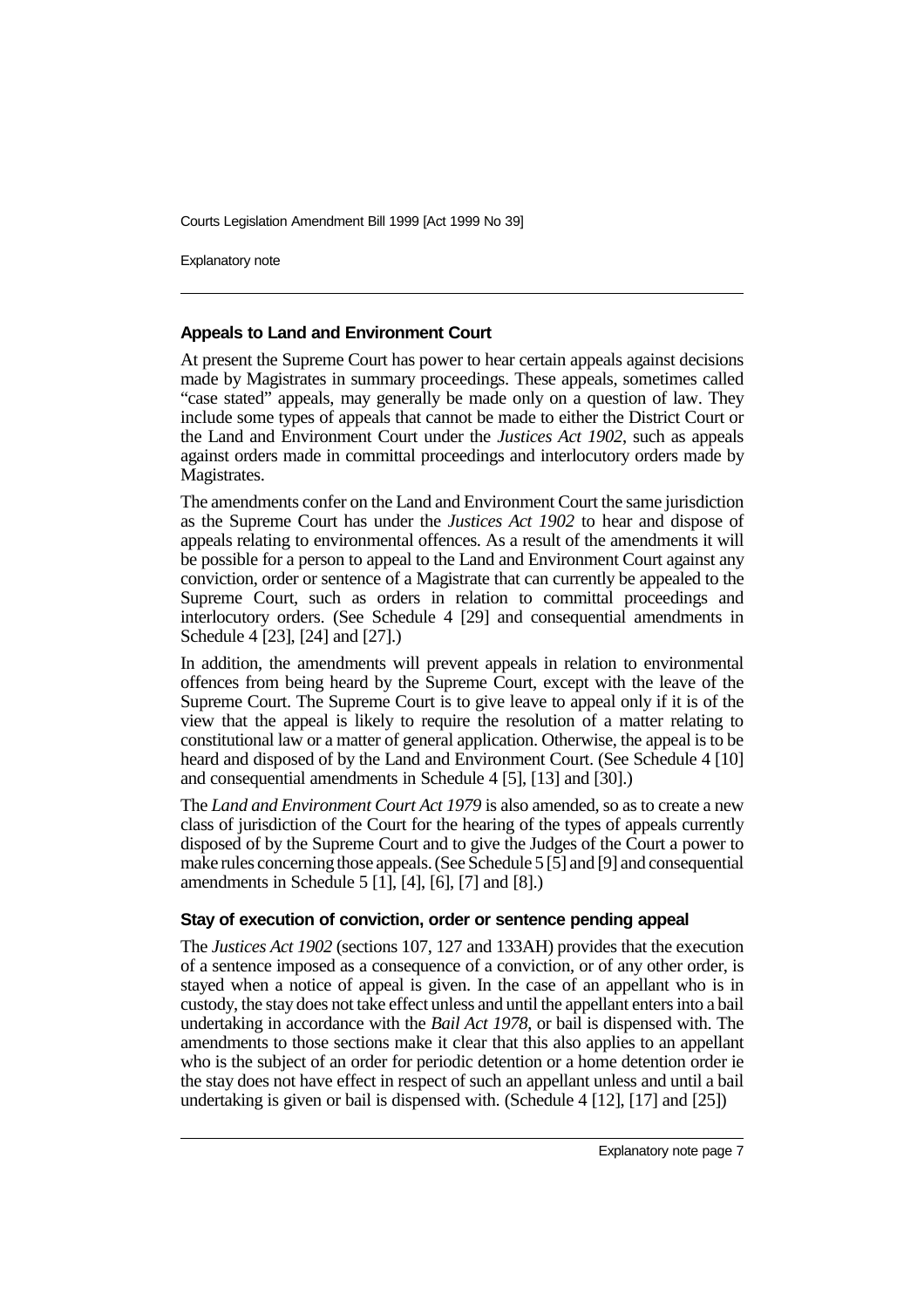Explanatory note

#### **Appeals against apprehended violence orders**

The *Justices Act 1902* provides that appeals may be made to the District Court as of right in respect of certain decisions. The amendment to section 123 provides that an appeal against an apprehended violence order that was made under the *Crimes Act 1900* with the consent of the person against whom the order was made can be made only with the leave of the District Court. (Schedule 4 [16])

#### **Hearing of appeals in the District Court**

Sections 132 and 133 of the *Justices Act 1902* provide that appeals to the District Court from the decision of a Magistrate are to be by way of rehearing on the transcripts of the evidence heard before the Magistrate who made the conviction or order or imposed the sentence appealed against. In special circumstances, the District Court may direct that a person attend to give evidence in person in the appeal proceedings.

These provisions are amended so that they do not apply in respect of appeals against sentence by the person against whom the sentence was imposed. An appeal against sentence is to be by way of a new hearing, and new evidence may be given. (Schedule 4 [18], [19], [20] and [22])

Amendments to section 132 also require a registrar of the District Court to provide one copy of a transcript of evidence of any witness to an appellant or respondent on request (if a copy of the transcript has been provided to the registrar by a clerk of the Local Court). A similar amendment is made to section 133AM, which deals with appeals to the Land and Environment Court. (Schedule 4 [21] and [26])

#### **No remedies in the nature of certiorari in respect of District Court adjudications**

Section 146 of the *Justices Act 1902*, before its repeal by the *Justices Legislation Amendment (Appeals) Act 1998*, provided that no conviction or order of a Justice or Justices, or adjudication on appeal of the District Court, could be removed by any order into the Supreme Court. The amendments restore section 146 insofar as it applied to adjudications of the District Court. The purpose of the provision is to restrict the availability of relief in the nature of certiorari in relation to adjudications of the District Court on appeal. (Schedule 4 [31])

#### **Other amendments**

A cross reference is corrected. (Schedule 4 [28])

Amendments for savings and transitional purposes are also made. (Schedule 4 [32])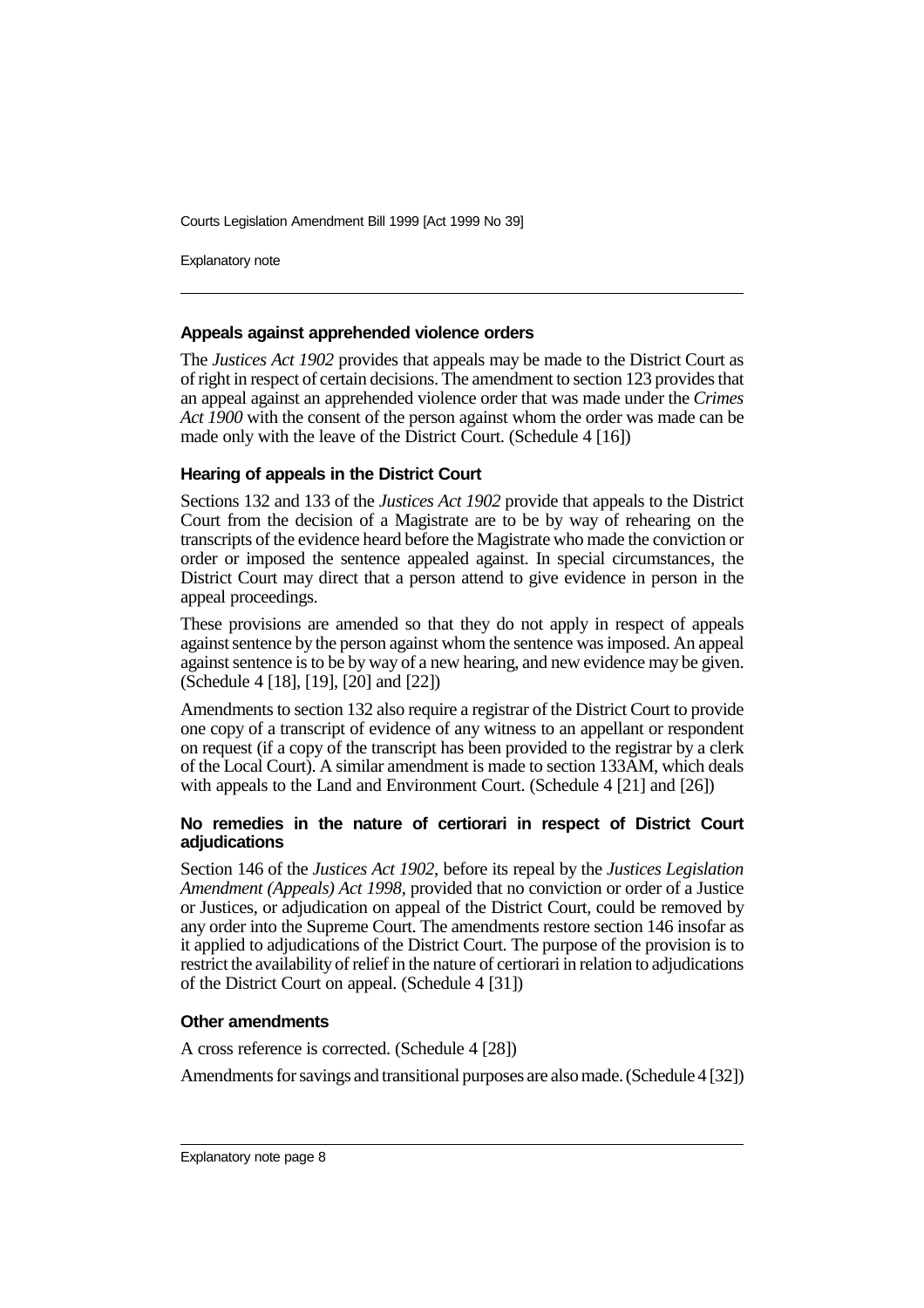Explanatory note

### **Schedule 5 Amendments to Land and Environment Court Act 1979**

Schedule 5 amends the *Land and Environment Court Act 1979* (*the Act*) to provide that appeals under section 49F of the *Aboriginal Land Rights Act 1983* (Rectification of register), and references under section 49G of that Act (Reference by Registrar to Land and Environment Court), fall within the Class 3 jurisdiction of the Land and Environment Court instead of its Class 4 jurisdiction. (Schedule 5 [2], [3] and [10])

As a consequence of the transfer of jurisdiction, section 37 of the Act (Commissioners sitting with a Judge) applies in relation to the hearing by the Land and Environment Court of proceedings arising under section 49F or 49G of the *Aboriginal Land Rights Act 1983*. Accordingly, the Court may, in hearing the proceedings (or any part of the proceedings), be assisted by 2 Commissioners of the Court (or by one Commissioner if the Chief Judge of the Court so directs). Any such Commissioner must, in accordance with section 30 (2A) of the Act, be a person who has suitable knowledge of matters concerning land rights for Aborigines and qualifications and experience suitable for the determination of disputes involving Aborigines.

Schedule 5 also makes amendments that are related to the powers to be conferred on the Land and Environment Court by Schedule 4 to hear appeals under the *Justices Act 1902* that are currently heard by the Supreme Court. (See Schedule 5 [1] and [5] and consequential amendments in Schedule 5 [4], [6], [7], [8] and [9].)

### **Schedule 6 Amendments to Local Courts (Civil Claims) Act 1970**

The amendments increase to \$10,000 the general limit on the civil jurisdiction of the Small Claims Division of a Local Court (currently the limit is \$3,000).

### **Schedule 7 Amendments to Supreme Court Act 1970**

The amendments to the *Supreme Court Act 1970* enable the hearing of an appeal commenced before 3 or more Judges of the Court of Appeal to be continued to be heard and determined despite one or more of the Judges being unable to continue, so long as at least 2 Judges remain and the parties consent. This replaces another provision of the *Supreme Court Act 1970* that applied only if one of the Judges died before the decision was given. (Schedule 7 [1], [2] and [6])